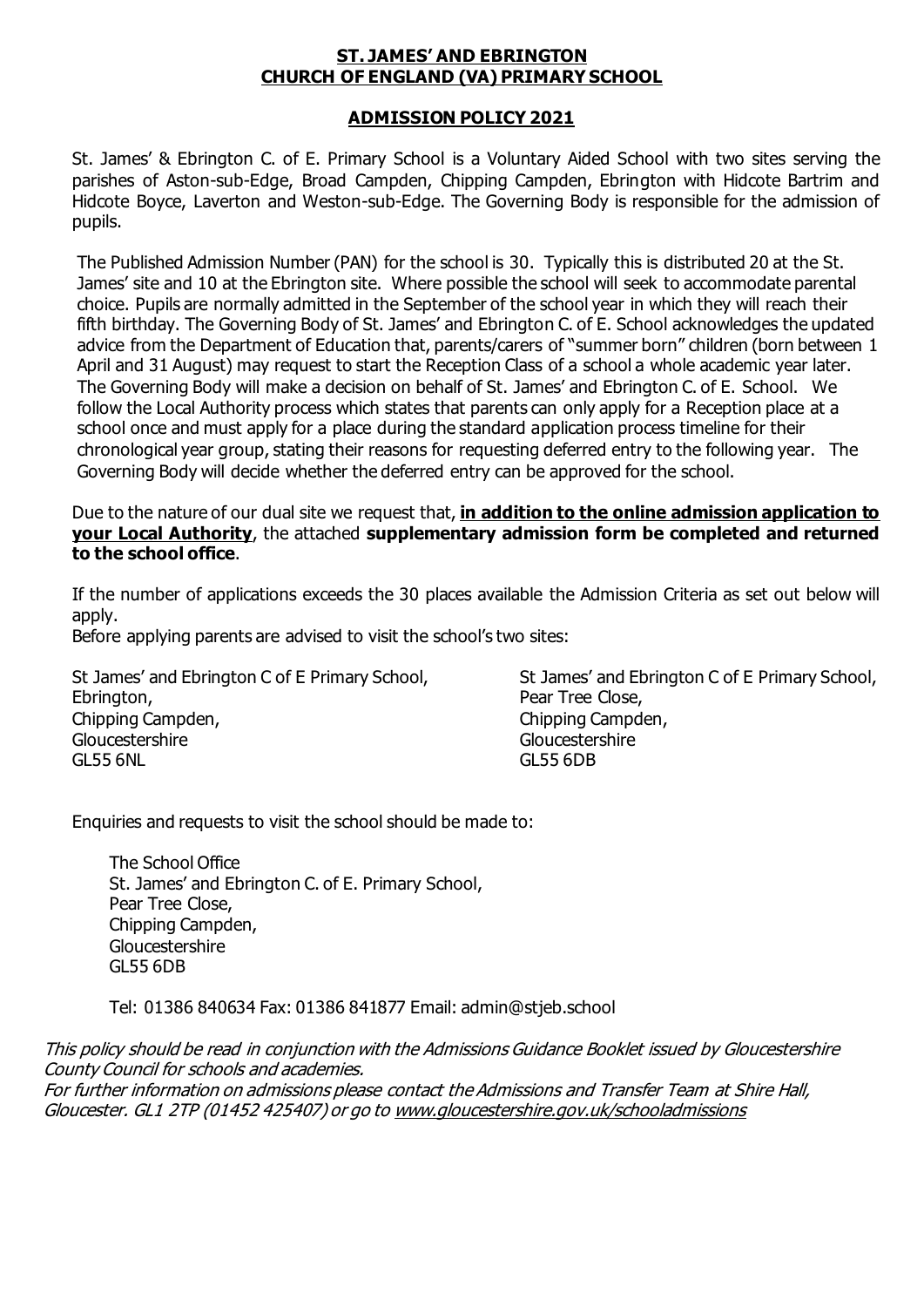## **Admission Criteria**

When requests for places at the school exceed the Published Admission Number, the following order of priority will apply:

1. A 'looked after child' (1) or a child who was previously looked after but immediately after being looked after became subject to an adoption (2) child arrangements order (3) or special quardianship order (4) including those who appear to the admission authority to have been in state care outside of England and ceased to be in state care as a result of being adopted (5).

 $(1)$  A 'looked after child' is a child who is (a) in the care of a local authority, or (b) being provided with accommodation by a local authority in the exercise of their social services functions (see the definition in Section 22(1) of the Children Act 1989) at the time of making an application to a school. In Gloucestershire, such children are referred to as Children in Care.

(2) This includes children who were adopted under the Adoption Act 1976 (see section 12 adoption orders) and children who were adopted under the Adoption and Children's Act 2002 (see section 46 adoption orders).

(3) Under the provisions of s.12 of the Children and Families Act 2014, which amend section 8 of the Children Act 1989, residence orders have now been replaced by child arrangements orders. (4) See section 14A of the Children Act 1989 which defines a 'special guardianship order' as an order appointing one or more individuals to be a child's special guardian (or special guardians). (5) A child is regarded as having been in state care outside of England if they were in the care of or were accommodated by a public authority, a religious organisation, or any other provider of care whose sole or main purpose is to benefit society.

- 2. Children resident in the parishes listed in paragraph 1 and with siblings registered at the school at the time of their admission. (We define a sibling as: a brother or sister, half brother or sister, adopted brother or sister, step brother or sister, or the child of the parent/carer's partner, and in every case, the child must be living in the same family unit at the same address).
- 3. Children resident in the parishes listed in paragraph 1. A map showing these parishes can be seen, on request, at the School Office.
- 4. Children with siblings registered at the school, who reside outside the parishes listed in paragraph 1 at the time of their admission. (We define a sibling as: a brother or sister, half brother or sister, adopted brother or sister, step brother or sister, or the child of the parent/carer's partner, and in every case, the child must be living in the same family unit at the same address).
- 5. Children whose parent(s), at the time of admission, have been on the electoral roll of a parish within the Church of England for at least two years, and regularly worshipping there within this period. A letter will be sent to the church to confirm this.

In the event of over-subscription in any of the above categories, or to allocate any remaining places, the geographical distance from the centre of the nearer school site , measured in a straight line from the ordnance survey address point of the school to the ordnance survey address point of the school child's home address (including flats), using the Local Authority's computerised measuring system, will be used to determine which child will be allocated a place and at which site, with those living closer to the school receiving the higher priority.

In the unlikely event that two or more applicants equally fulfil the Admission Criteria a ballot will be held.

These admission arrangements apply to all children irrespective of gender, culture or disability except when, in the opinion of the Local Authority, a child would be better placed in a school which caters for a specific disability. The school will admit a child with a Statement of Special Educational Needs or an Education, Health and Care Plan that names the school, even if the school is full.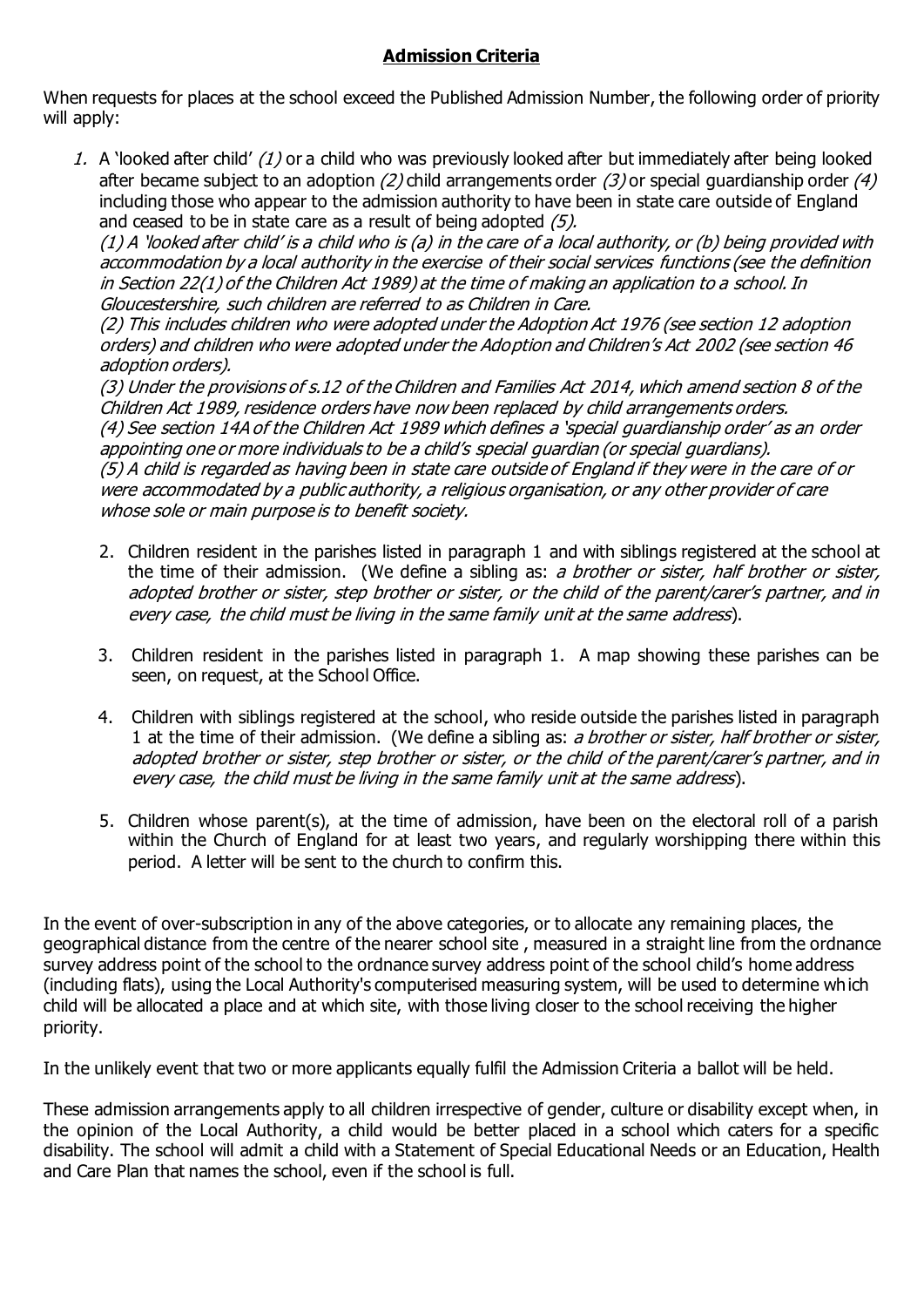#### **Appeals against Admission Decisions**

As a Voluntary Aided School, the Governing Body is responsible for hearing appeals against an admission decision. Parents and Guardians may appeal against any decision made by the Local Authority concerning their child's admission to the school and in this case, an appeal should be made in writing to the Governing Body within two weeks of notification from the Local Authority.

## **Waiting Lists**

If the school is oversubscribed, a waiting list will be held for (at least) the second school term (i.e. until the end of December). The waiting list will be prioritised according to the school's Admission Criteria.

### **Fair Access Protocols**

The school has signed up to the In-Year Fair Access Protocols held by the Local Authority. Should a vulnerable child within these Protocols require a place at the school, they will take precedent over any child on the waiting list.

#### **In-Year Admissions**

In-year applications are all those made outside the normal admissions round for children of compulsory school age i.e. those applications made during the academic year for any school place in Reception through to Year 6. The Local Authority will no longer be responsible for offering places to children on behalf of all schools/academies, but the Local Authority does maintain the statutory duty of being responsible and aware of all pupils and vacancies within schools/academies within Gloucestershire. To apply for a place at St. James' and Ebrington School, parents should therefore contact the school in the first instance.

The Governing Body and the Head Teacher are sympathetic to parents' choice of preferred site but the following will be taken into account: current year size, current class sizes and impact on future class sizes.

#### **Transport**

Transport may be available. To check eligibility parents are advised to visit [www.gloucestershire.gov.uk/educationtransport](http://www.gloucestershire.gov.uk/educationtransport)

The Governing Body of St. James' & Ebrington C. of E. Primary School October 2019